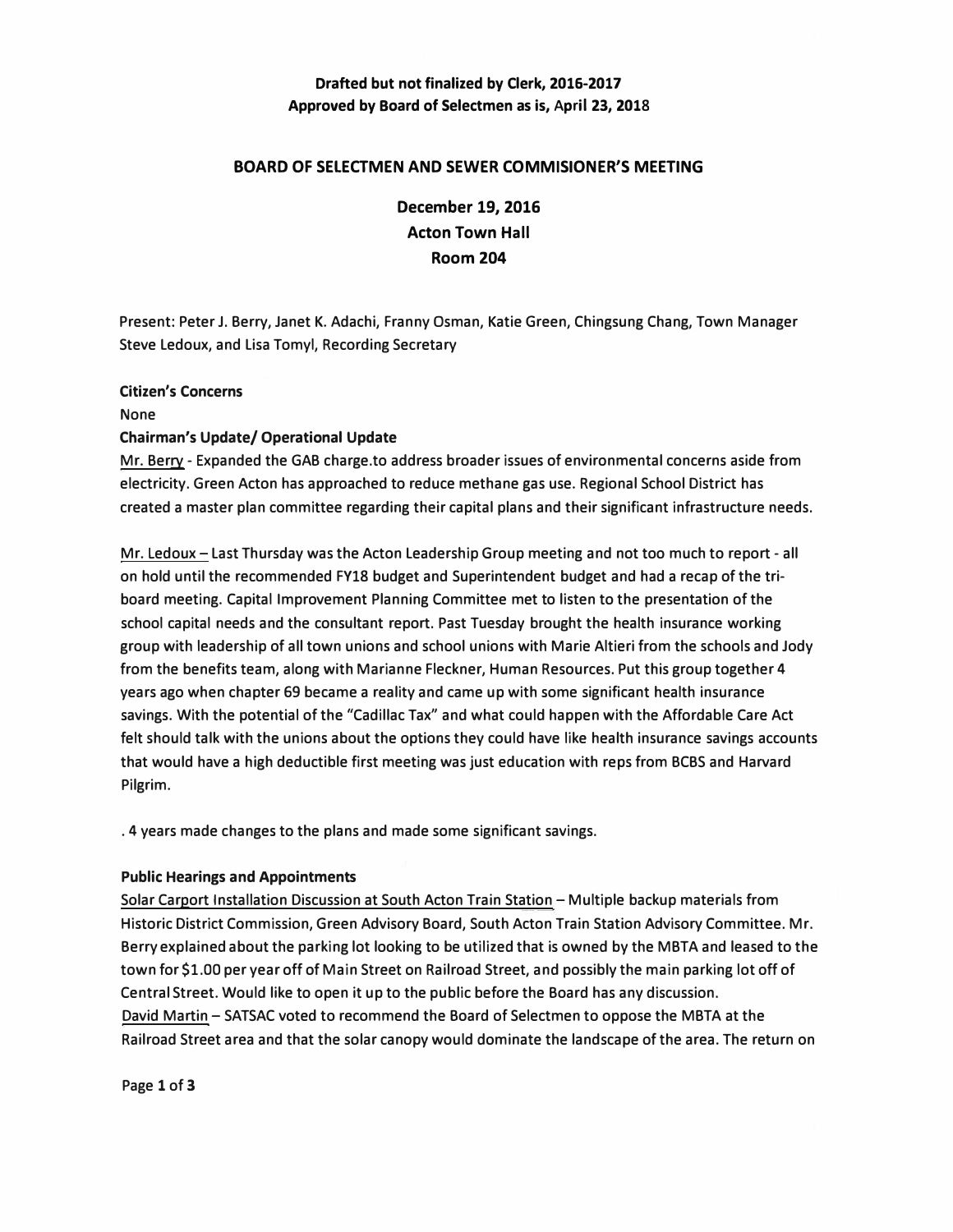## Drafted but not finalized by Clerk, 2016-2017 Approved by Board of Selectmen as is,

investment would be small since it is <sup>a</sup> relatively small parking lot. It deserves further investigation. Wouldn't oppose <sup>a</sup> solar canopy over the main parking lot off Central Street.

David Honn — Historic District Committee Chair— Main lot is <sup>a</sup> good spo<sup>t</sup> — not Railroad Street. Agrees with SATSAC. Feels the Board send <sup>a</sup> clear message to MBTA and not <sup>a</sup> mixed message regarding Railroad Street.

Claire Siska 14 Stow Street — when the MBTA build the main parking lot made the bridge if <sup>a</sup> raised parking lot if the parking structure could go into the bridge to accommodate more parking— if <sup>a</sup> solar array goes in the Central Street main parking lot the town would lose the opportunity for more parking.

Ms. Adachi is inclined to the main parking lot to discourage the MBTA solar the Railroad Street parking lot. Would like to explore any further alternative energy sources for the residents in South Acton. Ms. Osman convinced that the solar carports at Railroad and the size for that small lot at Railroad Street but would consider the main parking lot — concerned about the whole lot. Also thinking about the future with the possibilities of driverless cars within 5-20 years, and the need for all the parking being covered with solar carports. Also would like to see more comfort stations installed at the South Acton Train Station with coffee, restrooms, etc. Agrees with alternative energy source for South Acton.

Ms. Green — Railroad Street lot has been pushed down for solar projects as read from emails from Corey York. Would sugges<sup>t</sup> the Town Manager have conversation with town staff to coordinate discussions with the contractor but also concerned about the buildings surrounding the train station that are historically registered.

Mr. Chang — Agrees with everyone's thoughts. If solar array is built on the train station lot (Central Street), would the town be able to capture funding from MBTA or would there be some other negotiation.

Mr. Berry — Question about who gets the electricity (from solar array) Contractor builds solar array — the town could have the credits from the MBTA site and the Railroad Street side but the energy generated goes to the utility companies — the town only gets the credits. Green Advisory Board's responsibility is to reduce carbon emission and greenhouse gas wrote <sup>a</sup> letter supporting both parking lots. The Board consensus is to not allow building on the Railroad Street. Ms. Green recommends <sup>a</sup> motion to direct the Town Manager to work with staff about further discussion about the parking lot with contractor and the MBTA about the development. Mr. Berry would like to engage our representatives as well and ask staff to pu<sup>t</sup> together proposals about building and array on main town parking lot and reach out to MBTA about Railroad Street lot with idea the Town doesn't want that to happen and to talk to MBTA about <sup>a</sup> potential deal that includes them in the main parking lot that offsets their loss from the Railroad lot. The Board did not feel it was necessary to have <sup>a</sup> vote rather guidance for the Town Manager.

FY 18 Budget Presentation – Mr. Ledoux presented the FY 18 budget to the Board of Selectmen.  $40^{th}$ budget he has worked on in his career.

Page 2 of 3